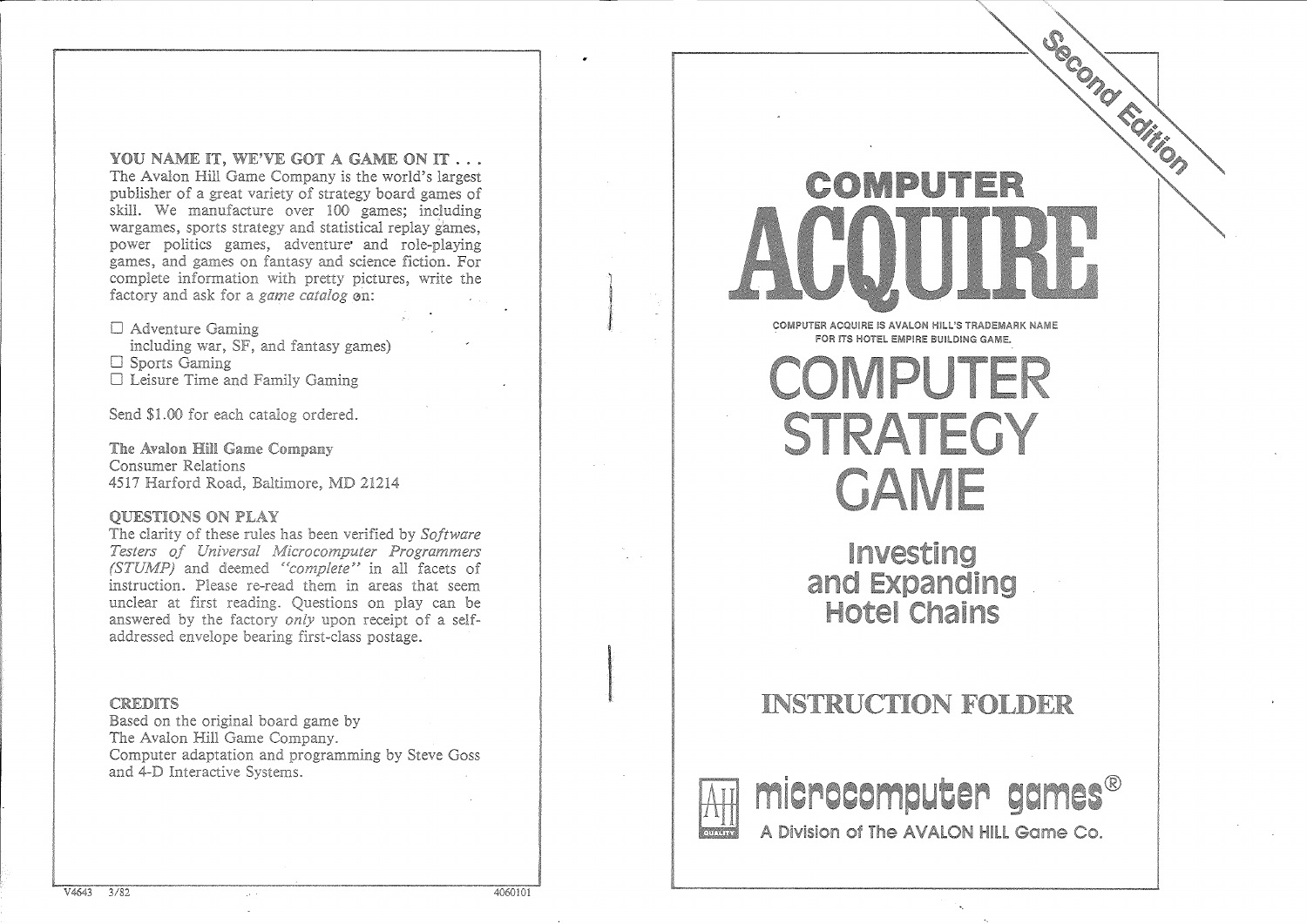## **Computer<br>Acquire**

©The Avalon Hill Game Company 1982 All Rights Reserved. Computer Program and Audio Visual Display Copyrighted.

©1982 Microcomputer Games, Inc., division of The Avalon Hill Game Co., Baltimore, MD, Printed in USA

#### FOR:

TRS-80<sup>®</sup>, Models I & III, Level II Apple  $\Pi^\circledast$ PET<sup>®</sup>, 2001 & CBM (40 Column) Series Atari 400/800

<sup>®</sup> Trademarks of Tandy Corp., Apple Computer, Commodore Business Machines, and Warner Communications.

#### **OBJECT OF THE GAME**

The main object of Acquire is to become the wealthiest player by the end of the game. This is done by shrewdly buying the right stock at the right time, merging chains to obtain capital and adding hotels to the chains in which you have controlling interest to increase their value.

#### THERE ARE THREE WAYS TO RUN THE ACQUIRE PROGRAM ON YOUR COMPUTER:

- 1. Play against the program. (At 1 of 5 levels)
- 2. Watch your computer play against itself. (A good way to learn strategies!)
- 3. Play with your friends. (Up to 6 can play)

#### **CASSETTE LOADING INSTRUCTIONS**

If you have difficulty loading, see the WHAT TO DO section at the very end of this instruction folder.

Acquire is written in machine language and will run on the following computer systems having 16K or more of memory. Diskettes require memory as listed on the game box.

Apple II or Apple II Plus (Integer or Applesoft) TRS-80 Models I & III, Level II Commodore PET 2001 or CBM (40 Columns) Atari 400/800

#### **LOADING INSTRUCTIONS**

#### ATARI 400/800 Cassette

The Atari program is located on SIDE ONE of your cassette.

Rewind the cassette and advance the clear portion of tape (leader) until the brown magnetic portion is just visible to the left of the cassette head. Remove all cartridges from the computer *(for example: the BASIC cartridge*) and prepare the tape for loading by pressing 'PLAY' on your cassette recorder.

Turn on your computer while holding down the yellow 'START' button. The Atari will 'beep' once to indicate it is ready to load the program. Press the 'SPACE BAR' to start the tape loading. The program is not short and will take approximately five minutes to load. If you are given a screen message of 'ATARI MEMO PAD' you have had a bad load. Rewind the cassette and try again.

If your Atari has only 16K memory the screen will change and many different images will appear during the last twenty seconds of the loading process. Do not be alarmed! The screen will be adjusted when the loading procedure is completed with no harm done to your Atari.

When loaded the Atari screen should give you a hex number, press the 'Y' key and the hex number will change. Press the 'N' key until PLAY GAME? appears. You are now ready to play COMPUTER ACQUIRE, press the 'Y' key to begin.

#### **APPLE II or APPLE II PLUS**

The APPLE program is located on SIDE ONE after the Atari program. By listening to the tape, you can tell the difference between the two programs. The APPLE program is easily recognized by the relatively high pitch and 'pure' quality of the calibration tone at the beginning of the program. This tone is free of the characteristic "on & off" Atari buzz. Find the beginning of the APPLE program and position the tape to just after the start of the calibration tone. Set up the recorder for input.

Now enter the monitor by pressing 'RESET' on earlier Apples or by typing: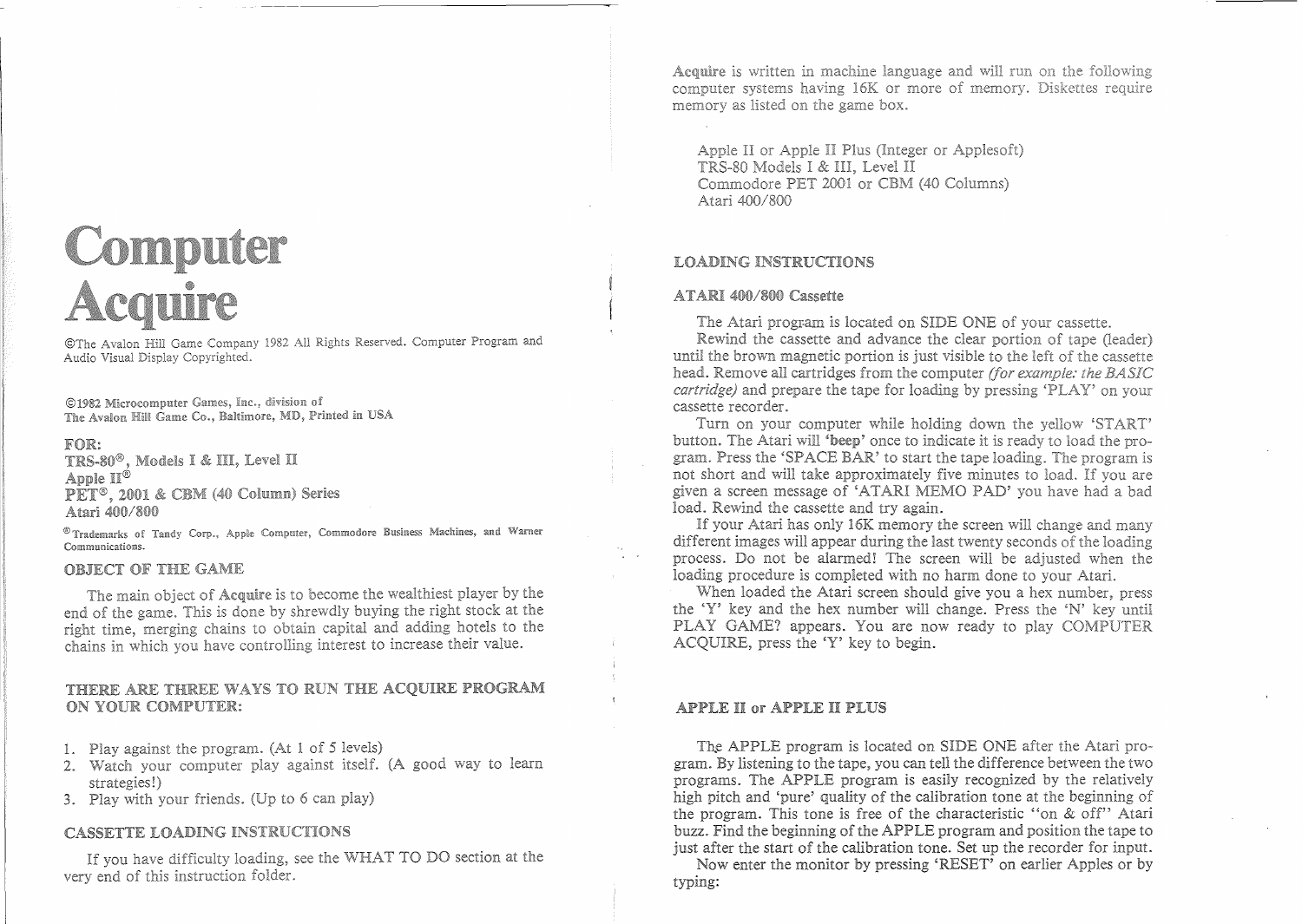#### $CAI.J. -151$

and then pressing the 'RETURN' key. A "\*' should appear on your screen.

Now type in the following:

#### 800.3FA4R (Don't hit 'RETURN' yet.)

Press 'PLAY' on the recorder and immediately press 'RETURN' on the keyboard. The computer will start loading the program. The bell may ring before the program has finished loading. Wait for the cursor to reappear before stopping the recorder. The program takes a couple minutes to load.

After the program is loaded, you can start the game by typing:

#### 800G

and then pressing the 'RETURN' key.

#### **COMMODORE PET OR 40 COLUMN CBM:**

Turn the cassette over to side two. Insert the tape into your recorder and rewind to the beginning of the tape. When ready, type:

#### LOAD "LOAD"

and press 'RETURN' on the keyboard and 'PLAY' on the recorder. The tape will start to advance and, in a minute or so, the screen should inform you that the program is loading. The program then takes about five minutes to load.

When loading is finished, the system will respond with 'READY'. To start the game, type:

#### **RUN**

and then press the 'RETURN' key.

#### TRS-80 MODELS I & III, LEVEL II:

The TRS-80 program is located on SIDE TWO of the cassette after the PET program. You must skip the PET program before the TRS-80 program can be loaded. By pulling out the EAR and MIC jacks on your recorder and listening to the tape you can differentiate the PET program from the TRS-80. The PET sounds louder, yet has a lower pitch. The PET program last approximately 4-5 minutes and is followed by a por-

tion of blank tape which is your cue to prepare to load your TRS-80 program. Check that the volume and tone controls are at proper levels (a volume between 5 and 6 is normal).

For Model III only: When the prompt: CASS? appears type: 'L [ENTER]'

While in 'BASIC', type the following on the keyboard:

#### **SYSTEM**

and press the 'ENTER' key. The TRS-80 should respond with '\*?'. Press 'PLAY' on the recorder and type:

#### LOAD

press the 'ENTER' key and the tape should begin to move. In a minute or so, a flashing asterisk will appear in the upper right corner of the screen. This indicates that loading has begun. Loading takes about four minutes. When the tape is loaded, the TRS-80 will again respond with "\*?'.

To start the game, type:

#### / (Slash)

and then press the 'ENTER' kev.

If you have a disk on your system and you are having loading problems, power down your system and then power back on while holding down the 'BREAK' key. Then try loading again, using the instructions above.

#### TERMS

ACTIVE CHAIN-chain on board

BOARD-playing board (drawn on your monitor)

CHAIN—two or more adjoining hotels on the board (not diagonally) CHAINMAKER-player creating chain

CHAIN MARKERS-letters used to designate hotels of a particular chain

DEFUNCT CHAIN—an open chain which has been taken over as a result of a merger

FOUNDER'S BONUS—one free share of stock in new chain awarded to the chainmaker

HOTEL-a number that the player places on the board during his turn ISOLATED HOTEL-a hotel on the board that does not belong to a chain (these are marked with an "x")

MAJORITY HOLDER'S BONUS-lump sum paid to largest shareholders in a chain which is taken over in a merger or in an active chain at the end of the game

MERGER—two or more chains connected in one play MERGERMAKER-player causing a merger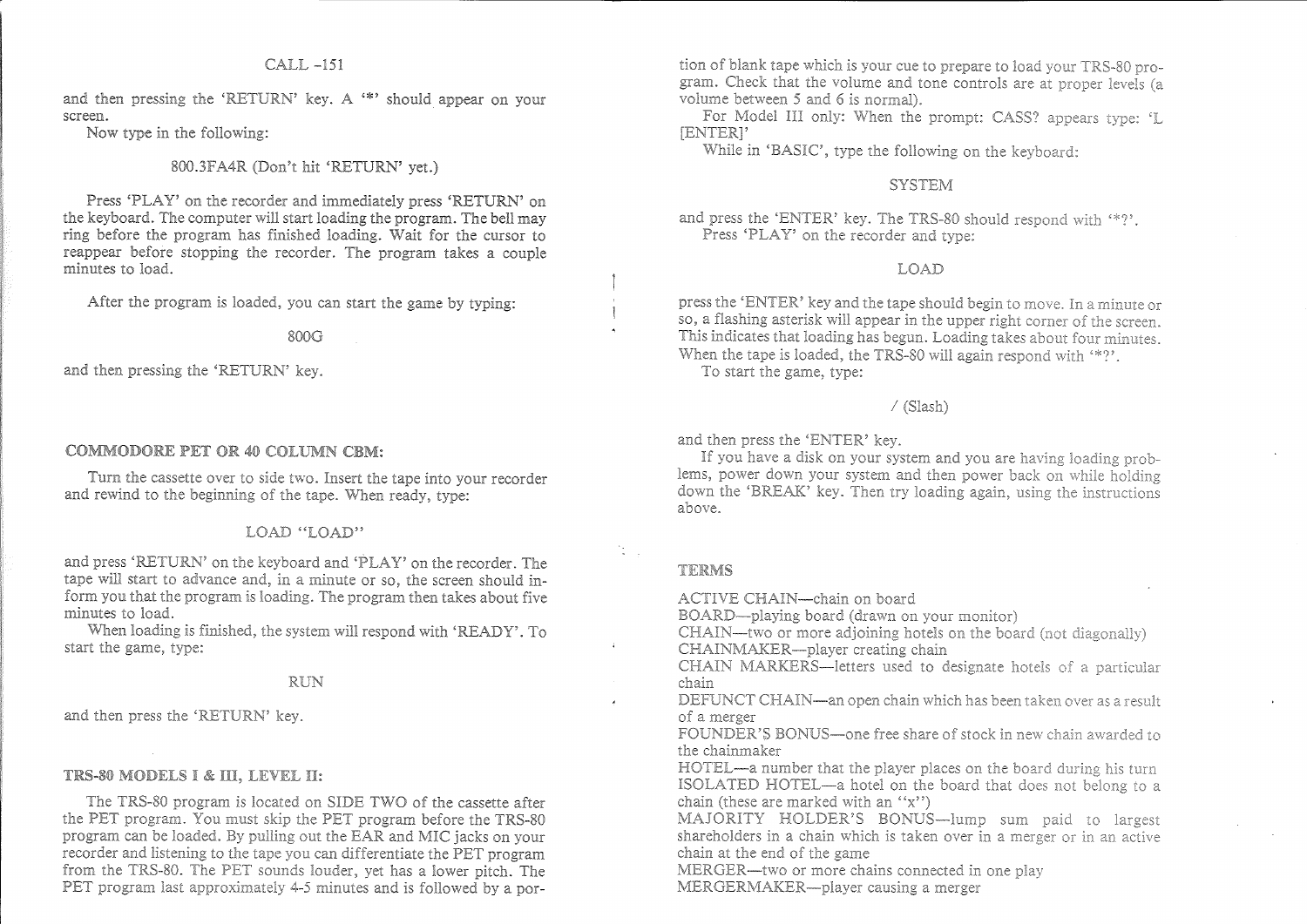#### OPEN CHAIN-a chain of 10 or less hotels

PERMANENTLY UNPLAYABLE HOTEL—a hotel that would merge two safe chains

SAFE CHAIN—a chain of 11 or more hotels SHAREHOLDER—player owning at least 1 share of stock

TAKE-OVER CHAIN—the name of the resultant chain after a merger TEMPORARILY UNPLAYABLE HOTEL—hotel which would create an eighth chain

#### INITIAL CONDITIONS

Each player begins with \$6000 and 6 randomly selected hotels. One isolated hotel is randomly selected and placed on the board for each player in the game. The program then decides and announces who goes first.

#### PLAY

#### **EACH PLAYER'S TURN CONSISTS OF:**

- 1. Entering a hotel to be placed on the board. If this hotel creates a chain or causes a merger, all transactions connected with creating chains or merging chains are completed before player's turn continues.
- 2. Buying stock—only if stock is available (see buying stock).

The program automatically replaces any expended or permanently unplayable hotels before the player<sup>5</sup> snext turn. If a player has no hotels to place, he may still purchase stock during his turn.

#### **CREATING CHAINS**

When a player places a hotel next to an isolated hotel (rank or file—not diagonally), he creates a chain. For example, assume hotels 11 and 22 are on the board. These two do not form a chain as they adjoin diagonally rather than rank or file. These are isolated hotels and are marked with an "x". If a player places hotel 23, a two-hotel chain is created. If later he places hotel 12, the chain is expanded to a total of 4 hotels. (12 is added because it is on the same rank as 22, 11 is added because it's on the same file as 12).

Chainmaker chooses the name of the resulting chain by entering the appropriate first initial ("T" for tower, etc.) The chain names, in order of increasing prestige, are:

| TOWER—least prestigious | <i><b>WORLDWIDE</b></i>      |
|-------------------------|------------------------------|
| LUXOR.                  | FESTIVAL.                    |
| <b>AMERICAN</b>         | IMPERIAL                     |
|                         | CONTINENTAL—most prestigious |

Chainmaker then receives founder's bonus of one free share of stock in that chain (if a share is available).

A maximum of seven chains may be on the board at one time. Any hotel which would create an eighth chain may not be placed.

#### MERGING CHAINS

When a player places a hotel next to two or more chains, he creates a merger. The chain with the greatest number of hotels takes over the resulting chain. If the largest merging chains are equal in size, the most prestigious chain takes over. Defunct chains are handled in the order of their size or, in the case of ties, prestige. The largest or most prestigious defunct chain is liquidated first, followed by the other defunct chains. If any, as follows:

MAJORITY HOLDER'S BONUS-Compensatory bonuses are paid to the two largest shareholders of the defunct chain. The first bonus, paid to the largest shareholder, is equal to 10 times the value of 1 share of the defunct stock. The second bonus, paid to the second largest shareholder, is equal to 5 times 1 share's value. In case of tie for largest shareholder. the first and second bonuses are combined and divided equally between the largest shareholders. In case of tie for second largest shareholder, the second bonus is divided equally between tying players. If only one player holds shares in defunct chain, he receives both bonuses.

DISPOSAL OF STOCK AT TIME OF MERGER-After majority bonuses have been paid, each player, starting with the mergermaker and continuing in numerical order, wandles his stock in one or more of the following ways:

- 1. KEEP—stock may be held with the expectation of starting another chain with that name.
- 2. SELL—stock may be sold at a price determined by the size of the chain before the merger.
- 3. TRADE—stock may be traded on the basis of two shares of defunct stock for each share of take-over chain's stock. (Players may not trade if no take-over chain stock is available.)

Bonuses and stock prices are determined by the number of hotels in defunct chain before the merger.

A chain containing 11 or more hotels is safe and may not be taken over by another chain. Hotels that would merge two safe chains are automatically removed from the game by the program.

#### **BUYING STOCK**

Any player may buy stock in an active chain—up to 3 shares—during his turn. His purchase may be in one, two, or three different chains. The price per share varies with the chain and with the number of hotels it has. A player with no money cannot buy stock. He can not raise money by selling stock, except during the liquidation period of a merger. When all the available shares in a chain have been sold, players wishing to buy stock must do so in other active chains.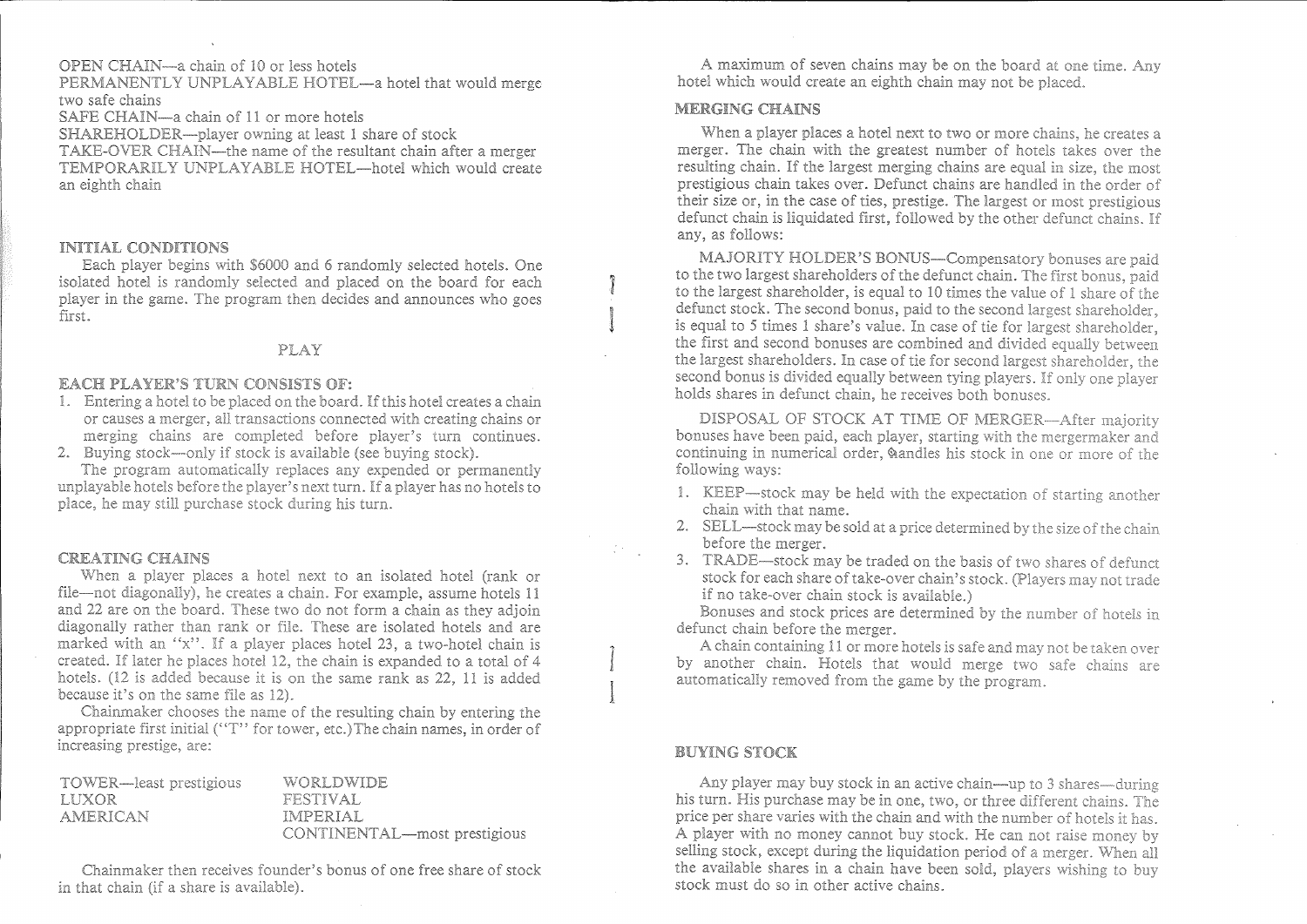#### **ENDING THE GAME**

Normally the game ends when one player, during his turn, announces that either all chains on the board are safe or that one chain has at least 41 hotels. (A player does not have to announce that the game is over if it's to his advantage to continue.)

#### **SPECIAL RULES FOR TWO PLAYERS**

When two play, the game follows the above rules until a merger is made. At merger time, the stock market is also considered to own stock and competes for majority holder's bonuses. The program randomly selects how many shares the market owns—from 0 up to 12 shares. Consider, for example, that the first player owns 7 shares and the second player owns 4 shares. If the market "owns" 5 shares, then the first player receives the first bonus and the market receives the second bonus.

At the end of the game the market competes again for bonuses for each active chain.

#### RUNNING THE ACQUIRE PROGRAM

Acquire is a lot of fun—whether you play against the program, with your friends, or watch your computer play itself. Your computer keeps track of all pertinent game variables and displays information you need at the touch of a few keys.

Perhaps the best way to learn the features of Acquire is to run the  $\mathop{\mathrm{program}}\ldots$ .

Load and start the program (see loading instructions). After the credit and situation screens disappear, you are asked,

#### "DO YOU WANT TO PLAY ME?"

Unless you enter "NO" or "N", the program will assume you want to play against it.

For now, challenge the program by pressing the "RETURN" (on some computers, the "ENTER") key. The program will then ask,

#### "AT WHAT LEVEL  $(1-5)$ ?"

You should enter a number from 1 to 5. Most people will find it more difficult to beat the program at the higher levels  $(4 \text{ or } 5)$ . Depending on your particular strategy however, you could find one of the lower levels more challenging. For now, enter any number from 1 to 5.

Finally the program will ask for your name. Enter it.

After a few moments the board is drawn on the monitor and two isolated hotels are placed. All accounts and variables have been automatically initialized and the game is ready to play.

If the computer goes first it will inform you of its move and change the board correspondingly. If it's your turn, your hotels are listed and you are asked to enter your choice. Do so and the board will change accordingly. Pretty neat, huh? If you start a chain, you'll be asked to

enter a name for the chain (see creating chains). When enter the initial of the chain of your choice. If there are any active chains on the board, whether you started them or not, you'll be allowed to buy stock. Continue to play the game until this situation arises.

this: At this time, the board should be drawn on the top portion of the screen and an information display should appear on the bottom portion. You are also asked to make a stock purchase decision. Before you decide, examine the information display. The first line should look like

CHAIN <sup>T</sup> LAW F I C

The single letters are the chain markers used to identify the various chains. Notice that the chains are listed in order of their increasing prestige ("T", which represents "TOWER" being the least prestigious and "C", which represents "CONTINENTAL" being the most prestigious). Columns form under the chain markers--displaying information about the chains. The second line of the display for example, shows the cost of one share of stock for the various chains. (Notice that stock for chains that are not active are worthless.) The third line displays your holdings (number of shares) in the various stocks. The fourth line shows how much money you have. (If you haven't bought stock yet, you should have \$6000.).

Then there's the stock question. The information display is intended to help you make your decisions. There are times however, when you would like more information—like how many hotels are in a particular chain, or how many shares of a particular stock are on sale (available)? You can get this information by entering a "D" (for DISPLAY INFOR-MATION). Go ahead and try it! Another display screen should now be on your monitor. Take time to study this display—notice the size and stock availability information has been added. Also, your hotels may be listed, depending on the type of computer you are running on.

When some computers write this information display, all or a portion of the board gets pushed off the screen. If such is the case, enter "B" (for BOARD). Go ahead and try it—even if your board display is intact.

It's expedient here to point out that the "D" (DISPLAY INFORMA-TION) and "B" (BOARD) commands can be entered almost any time you are in control of the keyboard. This comes in very, very handy. Another command is available—the "E" (END) command. Go ahead and enter an "E". The program wants to know if you want to end. If you enter "YES" or "Y" the game is summarized and ended. Any other entry continues the game (in case you changed your mind or entered "E" by mistake). For now, enter anything but "YES" or "Y". Continue playing for a while-create chains board and information displays change—have fun. Play until there is a merger.

You've probably noticed that the board position changes between players' turns. Besides adding a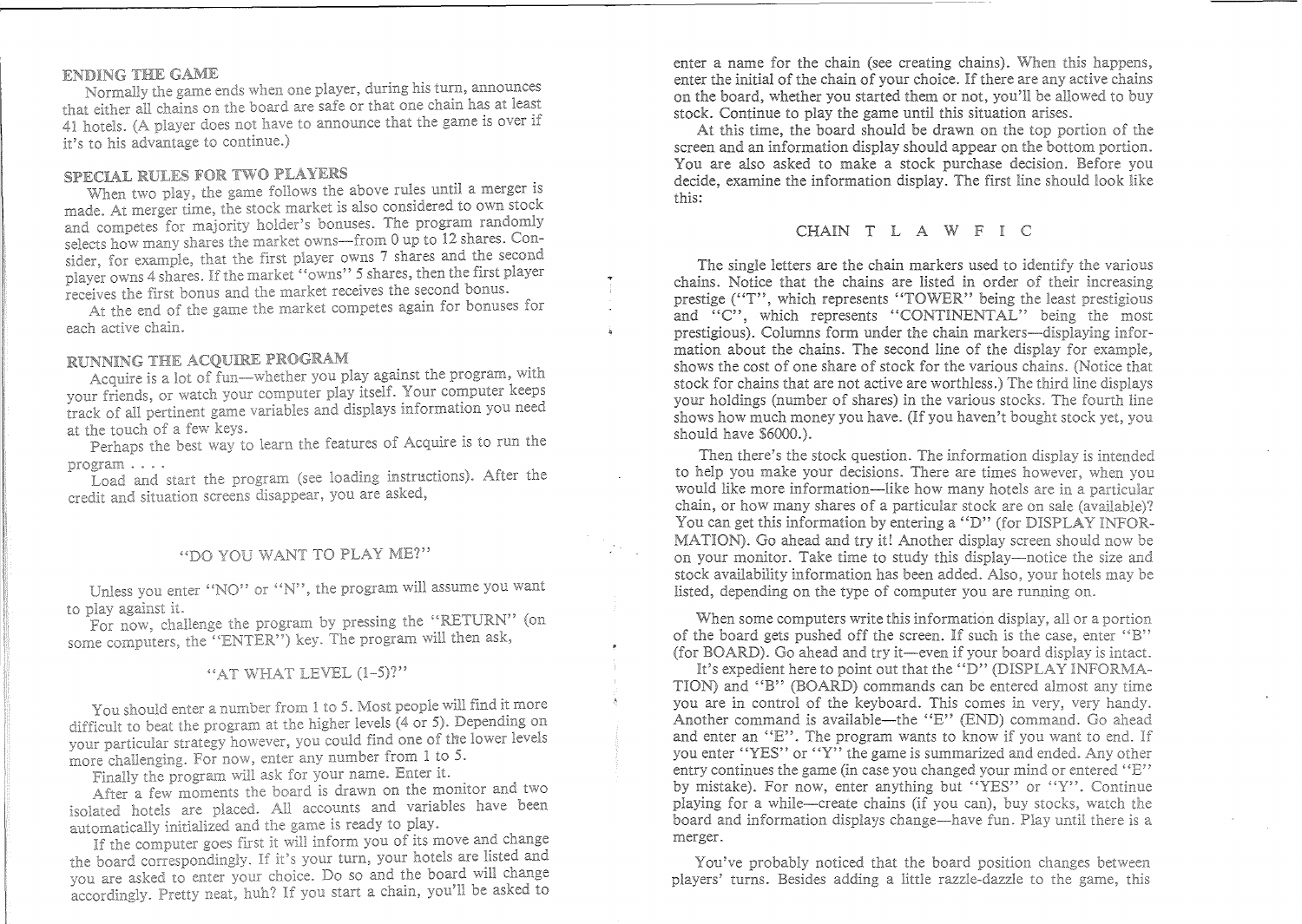feature serves two purposes: First, it helps prevent burn-in on your monitor and second, it helps eliminate confusion—all messages to and from your program opponent are displayed near the top portion of your screen. All your messages and responses are printed in the bottom portion.

Assuming you are now in the merging process, make entries appropriate to the computer cues. When asked, for example, if you want to sell, trade or keep your stock, enter the appropriate letter ("S", "T", or "K"'). Use the " $\bar{D}$ " or "B" command if you wish to review your assets or the board before making your decision. (See how handy these two commands are?) You can sell some, trade some, and keep some if you like (and have enough shares.) Make sure, however, that you trade or sell all you wish before entering "K" as the computer will assume you want to keep all your remaining shares.

Continue to play as long as you wish. Don't worry if you make illegal entries—the computer will handle them appropriately. (If you haven't already discovered this, try it.) Your program opponent will end the game only when all active chains are safe or when one of the chains has at least 41 hotels. You can play till the end (see "ENDING THE GAME"), or quit early using the  $\mathbf{F}$ . command.

#### WATCHING YOUR COMPUTER PLAY ITSELF

Load or reload and start the game. When the program asks,

YOU WANT TO PLAY ME?"

Enter "NO" or "N". It

"... WANT TO WATCH ME PLAY?"

Enter anything except "NO" or "N". Then the computer will ask  $\dots$ 

#### "AT WHAT LEVEL  $(1-5)$ ?"

Enter your choice. Finally your computer will ask  $\ldots$ 

#### "DO YOU WANT TO STUDY THE PROGRAM STRATEGIES?"

If you type anything but "NO" or "N", the computer will stop during each routine's move—giving you time to examine the merits of each play. You can study later. For now, enter "NO" or "N". This will cause the two routines to play non-stop until the game is over. (Great for demos!) Note the communications—information pertaining to Routine 1's moves are displayed in the bottom portion of the monitor. Routine 2's moves are displayed near the top of the monitor.

Enjoy the show!

#### PLAYING ACQUIRE WITH YOUR FRIENDS Load or reload and start the program. Enter "NO" or "N" to all questions until it asks.

#### "HOW MANY PLAYERS?"

Enter a number from 2-6. The program will then ask for each player's name. After the names are entered, the program will announce who is first and initialize the game. Notice an isolated hotel is placed for each player in the game. The program will cue the first player.

When playing with your friends, remember that there are times when your hotels are displayed on the screen. If you want to keep them a secret (a good idea!) Make sure your opponents are not noting them.

When the final score appears you may restart the game by pressing the 'RETURN' [ENTER for TRS-80] key about five seconds *after* the final results are displayed.

#### WHAT TO DO IF YOU CANNOT GET THIS PROGRAM TO LOAD!

1. Check your equipment carefully to be sure that all cables and connections are correct.

2. If you can adjust the volume on your recorder, try different settings, both higher and lower.

3. If possible, load another program from a tape you know works on your computer. This will prove that your equipment works. Try once more to load your game.

4. The normal reason tapes will not load is tape recorder head misalignment. Your computer may be able to save and load programs on its own recorder, but be unable to read tapes made on a different recorder for this reason. Be sure that your tape recorder heads are correctly aligned. Your local computer store or dealer can help with this.

to: 5. If the program still cannot be loaded, send the cassette, with a complete description of the problem (what type of computer you have, what the computer says, if anything, when you try to load the cassette or play the game, and what you did to try to get it to load.)

#### Avalon Hill Microcomputer Games 4517 Harford Road<br>Baltimore, Maryland 21214

Defective cassettes will be replaced.